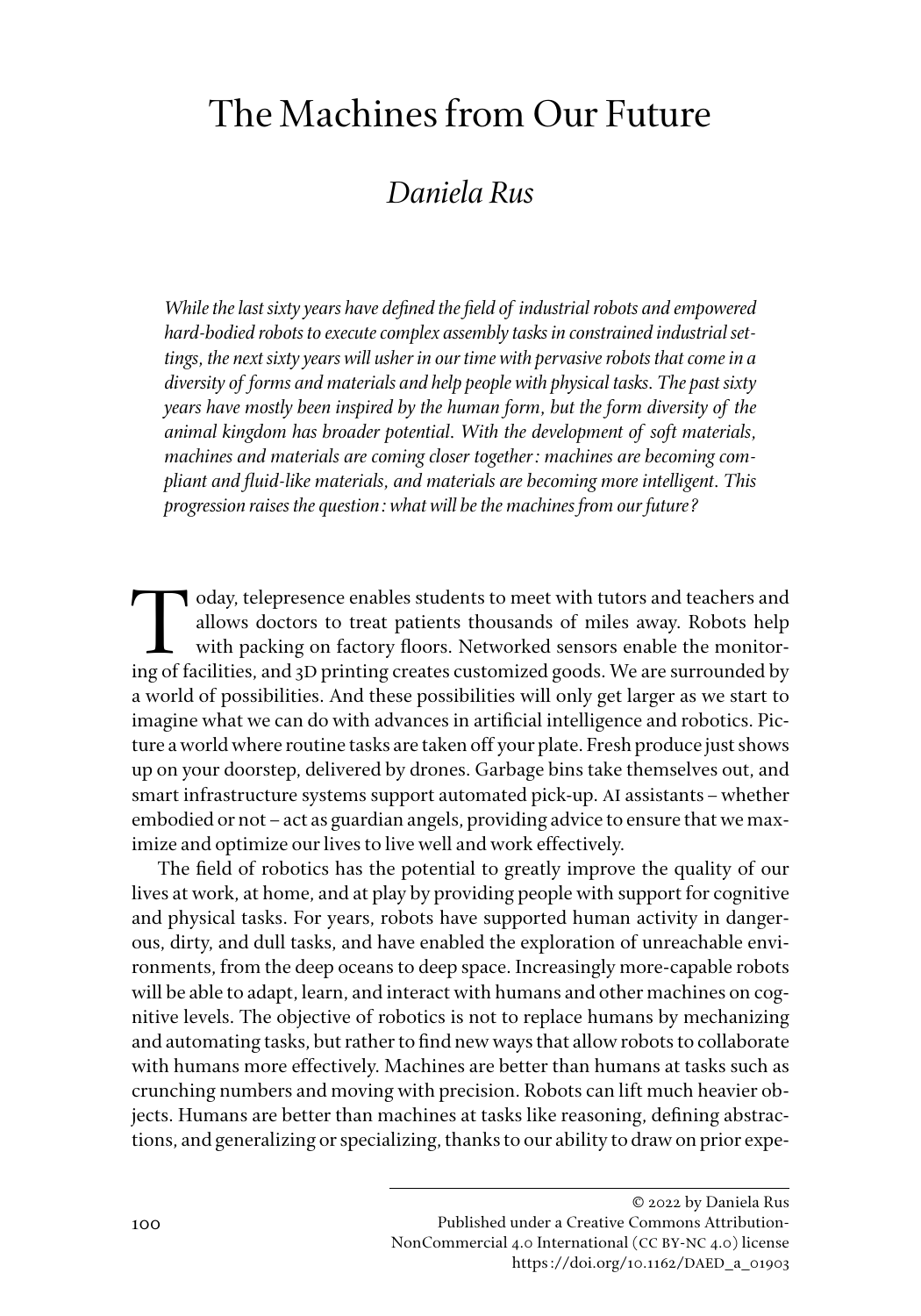riences. By working together, robots and humans can augment and complement each other's skills.

Imagine riding in your flying car, which is integrated with the information technology infrastructure and knows your needs, so it can tell you, for example, that you can buy the plants you have been wanting at a store nearby, while computing a small detour. You can trust your home to take care of itself when you are away. That is what the smart refrigerator is for: it tracks everything you put in and take out so it can automatically send a shopping list to your favorite delivery service when it is time to restock. This automated household can help take care of everything from your new plants to your elderly parents. The intelligent watering system monitors the soil and ensures each type of plant gets the right level of moisture. When your elderly parents need help with cooking, the kitchen robot can assist. The new robotic technologies can also be carried with us, knitted in our sweaters, blended in our garments, or embedded in our accessories. We could have our own wearable computer assistants, like Ironman, with superpowers focused on improving and optimizing our health and everyday lives. The smart exosuit can provide an extra set of eyes that monitors the environment and warns of threats when we walk home at night. This exosuit, shaped as a knitted robot, could become an individual coach to help us perfect a tennis stroke or an assembly sequence. This is just a snapshot of a machine-enhanced future we can imagine. There are so many ways in which our lives can be augmented by robots and AI.

This positive human-machine relationship, in which machines are helpful assistants, is closer to my vision of the future than the scenarios in which the machines either take over as maniacal overlords or solve all of humanity's problems. This vision is starting to mature inside my lab, and in the labs of my friends and colleagues at other universities and institutions and some forward-thinking companies. This future does not resemble the dystopia depicted in so many books, movies, and articles. But none of us expects it to be a perfect world, either, which is why we design and develop the work with potential dangers in mind.

While AI is concerned with developing the science and engineering of intelligence for cognitive tasks, robotics is concerned with physical-world interactions by developing the science and engineering of autonomy. Specifically, robots are made of a body (hardware) and a brain (algorithms and software). For any task that requires machine assistance, we need bodies capable of doing the task and brains capable of controlling the bodies to do the task. The main tasks studied in robotics are mobility (navigating on the ground, in air, or underwater), manipulation (moving objects in the world), and interaction (engaging with other machines and with people).

We have already come a long way. Today's state of the art in robotics, AI, and machine learning is built on decades of advancements and has great potential for positive impact. The first industrial robot, called The Unimate, was introduced in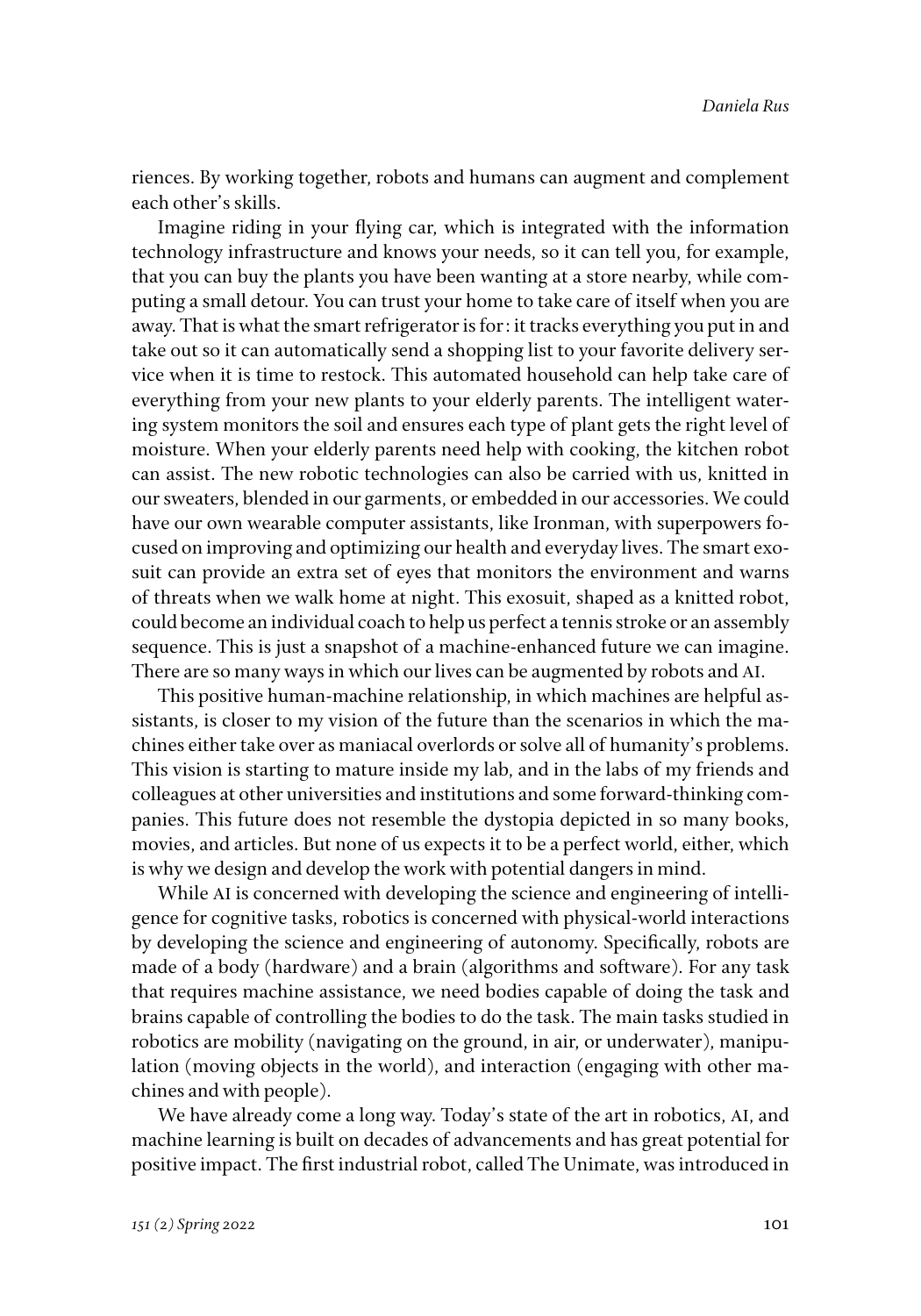1961. It was invented to perform industrial pick and place operations. By 2020, the number of industrial robots in operation reached around twelve million, while the number of domestic robots reached thirty-one million.<sup>1</sup> These industrial robots are masterpieces of engineering capable of doing so much more than people can, yet these robots remain isolated from people on factory floors because they are large, heavy, and dangerous to be around. By comparison, organisms in nature are soft, safe, compliant, and much more dexterous and intelligent. Soft-bodied systems like the octopus can move with agility. The octopus can bend and twist continuously and compliantly to execute many other tasks that require dexterity and strength, such as opening the lid of a jar. Elephants can move their trunks delicately to pick up potato chips, bananas, and peanuts, and they can whip those same trunks with force enough to fight off a challenger. If robots could behave as flexibly, people and robots could work together safely side by side. But what would it take to develop robots with these abilities?

While the past sixty years have established the field of industrial robots and empowered hard-bodied robots to execute complex assembly tasks in constrained industrial settings, the next sixty years will usher in soft robots for human-centric environments and to help people with physical and cognitive tasks. While the robots of the past sixty years have mostly been inspired by the human form, shaped as industrial arms, humanoids, and boxes on wheels, the next phase for robots will include soft machines with shapes inspired by the animal kingdom and its diversity of forms, as well as by our own built environments. The new robot bodies will be built out of a variety of available materials: silicone, wood, paper, fabric, even food. These machines of our future have a broader range of customized applications.

Today's industrial manipulators enable rapid and precise assembly, but these robots are confined to operate independently from humans (often in cages) to ensure the safety of the humans around them. The lack of compliance in conventional actuation mechanisms is part of this problem. In contrast, nature is not fully rigid; it uses elasticity and compliance to adapt. Inspired by nature, soft robots have bodies made out of intrinsically soft and/or extensible materials (such as silicone rubbers or fabrics) and are safe for interaction with humans and animals. They have a continuously deformable structure with muscle-like actuation that emulates biological systems and provides them with a relatively large number of degrees of freedom as compared with their hard-bodied counterparts. Soft robots have capabilities beyond what is possible with today's rigid-bodied robots. For example, soft-bodied robots can move in more natural ways that include complex bending and twisting curvatures that are not restricted to the traditional rigid body kinematics of existing robotic manipulators. Their bodies can deform continuously, providing theoretically infinite degrees of freedom and allowing them to adapt their shape to their environments (such as by conforming to natural terrain or forming enveloping power grasps). However, soft robots have also been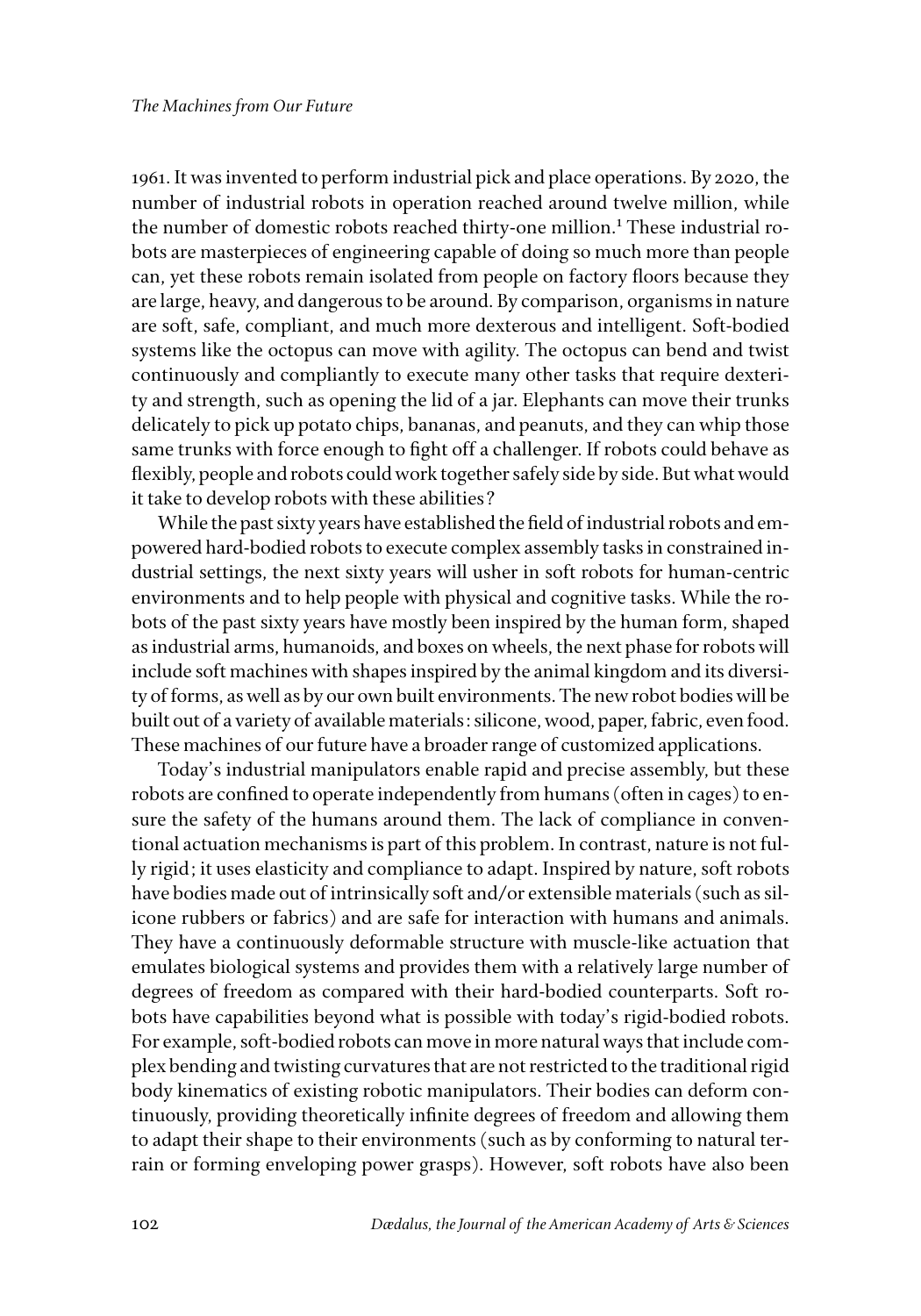shown to be capable of rapid agile maneuvers and can change their stiffness to achieve a task- or environment-specific impedance.

What is soft, really? Softness refers to how stretchy and compliant the body of the robot is. Soft materials and electromechanical components are the key enablers for creating soft robot bodies. Young's modulus which compu body of the robot is. Soft materials and electromechanical components are the key enablers for creating soft robot bodies. Young's modulus, which computes the ratio of stress to strain of a material when force is applied, is a useful measure of the rigidity of materials used in the fabrication of robotic systems. Materials traditionally used in robotics (like metals and hard plastics) have Young's moduli on the order of  $10^9$  to  $10^{12}$  pascals (a unit of pressure), whereas natural organisms are often composed of materials (like skin and muscle tissue) with moduli on the order of 104 to 109 pascals, orders of magnitude lower than their engineered counterparts. We define soft robots as systems capable of autonomous behavior that are primarily composed of materials with moduli in the range of soft biological materials.

Current research on device-level and algorithmic aspects of soft robots has resulted in a range of novel soft devices. But how do we get to the point where soft robots deliver on their full potential? The capabilities of robots are defined by the tight coupling between their physical bodies and the computation that makes up their brains. For example, a robot fish must have both a body capable of swimming and algorithms to control its movement in water. Today's soft-bodied robots can do basic locomotion and grasping. When augmented with appropriate sensors and computation, they can recognize objects in restricted situations, map new environments, perform pick and place operations, and even act as a coordinated team.

Figure 1 shows SoFi, the soft robotic fish.<sup>2</sup> SoFi is an autonomous soft robot developed for close observations and interactions with marine life. SoFi enables people to observe and monitor marine life from a distance, without interference. The robot swims continuously at various depths in a biomimetic way by cyclic undulation of its posterior soft body. The fish controls the undulating motion of its tail using a hydraulically actuated soft actuator with two internal cavities separated by an inextensible constraint. The fish tail has two chambers with ribbed structure for pressurization, and the inextensible constraint is in the middle. Maneuvering is accomplished by moving water from one chamber to the other using a pump. When the pump moves water equally between the left and right chambers of the tail, the tail moves back and forth evenly, and the fish exhibits forward swimming. It is possible to make right-hand turns by pumping more water in the right chamber than the left and doing the reverse for left-hand turns. The swimming depth is controlled by two dive planes that represent the robot's fins. SoFi has onboard capabilities for autonomous operation in ocean environments, including the ability to move along 3D trajectories by adjusting its dive planes or by controlling its buoyancy. Onboard sensors perceive the surrounding environ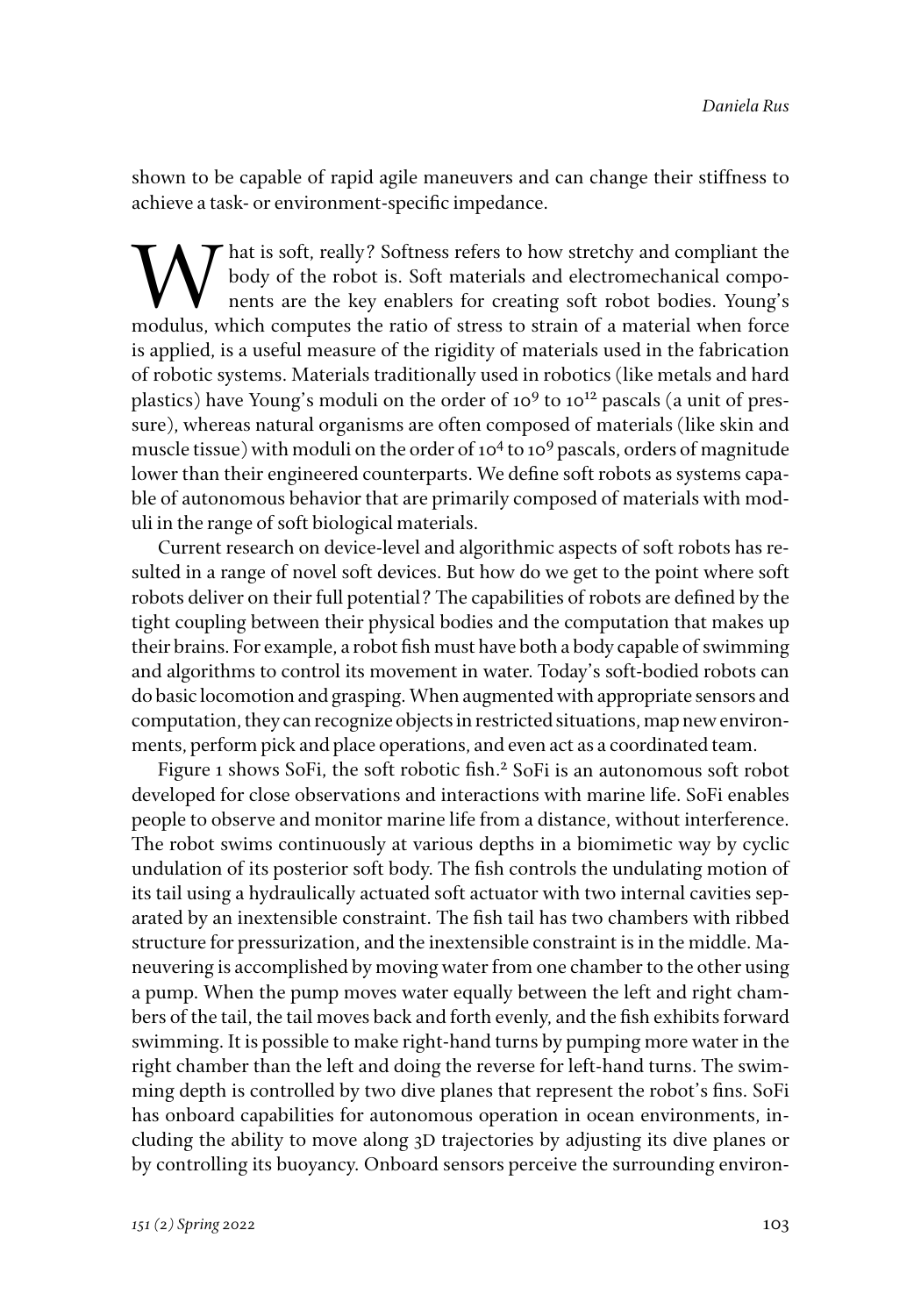*The Machines from Our Future*

## *Figure 1* SoFi, the Soft Robotic Fish for Underwater Observatories



SoFi, the soft robotic fish swimming in a coral reef. Source: Photo by Joseph DelPreto. See Robert K. Katzschmann, Joseph DelPreto, Robert MacCurdy, et al., "Exploration of Underwater Life with an Acoustically Controlled Soft Robotic Fish," *Science Robotics* 3 (16) (2018).

ment, and a mission control system enables a human diver to issue remote commands. SoFi achieves autonomy at a wide range of depths through 1) a powerful hydraulic soft actuator; 2) a control mechanism that allows the robot to adjust its buoyancy according to depth, thus enabling long-term autonomous operation; 3) onboard sensors to observe and record the environment; 4) extended ocean experiments; and 5) a mission control system that a human diver can use to provide navigation commands to the robot from a distance using acoustic signals. SoFi has the autonomy and onboard capabilities of a mobile underwater observatory, our own version of Jules Verne's marine observatory in *Twenty Thousand Leagues Under the Sea*. Marine biologists have long experienced the challenges of documenting ocean life, with many species of fish proving quite sensitive to the underwater movements of rovers and humans. While multiple types of robotic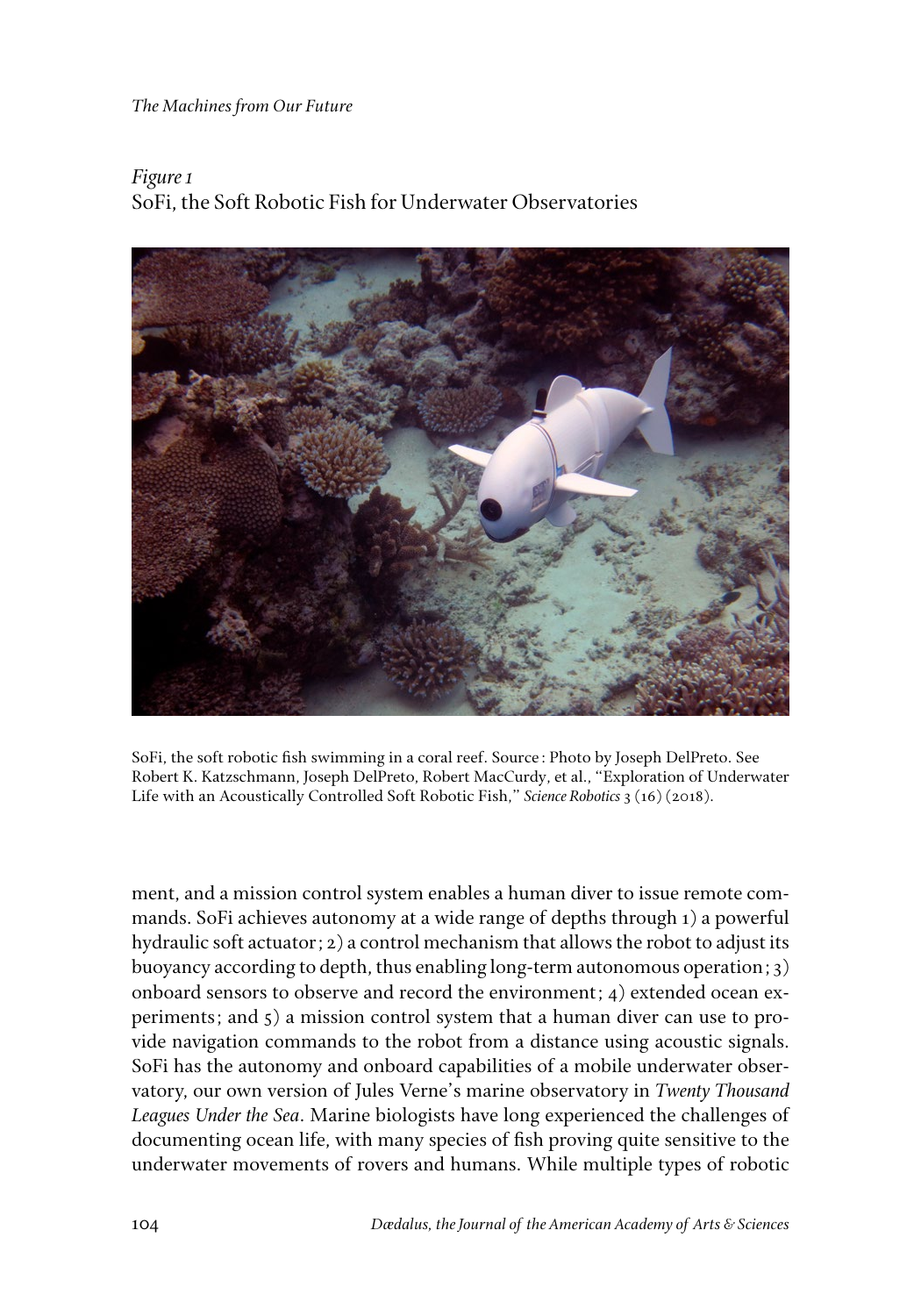instruments exist, the soft robots move by undulation and can more naturally integrate in the undersea ecosystems. Soft-bodied robots can move in more natural and quieter ways.

The body of a soft robot like SoFi may consist of multiple materials with<br>different stiffness properties. A soft robot encases in a soft body all the<br>subsystems of a conventional robot: an actuation system, a perception<br>sy different stiffness properties. A soft robot encases in a soft body all the subsystems of a conventional robot: an actuation system, a perception system, driving electronics, and a computation system, with corresponding power sources. Technological advances in soft materials and subsystems compatible with the soft body enable the autonomous function of the soft robot.

At the core of any robot is actuation. One of the primary focus areas to date for soft robots has been the exploration of new concepts for compliant yet effective actuators. Researchers have made progress on several classes of soft actuators, most prominently with fluidic or various electrically activated tendon actuators. Fluidic elastomer actuators (FEAs) are highly extensible and adaptable, low-power soft actuators. FEAs were used to actuate SoFi's tail. Figure 2 shows the actuation principle. A silicone chamber has an inextensible constraint. When it is pressurized–for example, with air or liquid–the skin expands and forms a curvature. By controlling this curvature, we can control the movement of the robot.

The soft actuator in Figure 2 can move along one axis and is thus called a onedegree-of-freedom actuator. Such an actuator can be composed in series and in parallel to create any desired compliant robotic morphology: a robotic elephant trunk, a robotic multifinger hand, a robotic worm, a robotic flower, a robotic chair, even a robotic lamp.

However, while achieving compliance, this FEA actuator structure has not achieved muscle-like or motor-like performance in terms of force, displacement, energy density, bandwidth, power density, and efficiency. In order to create musclelike actuation, we can leverage the idea of combining soft bodies with compliant origami structures to act as "flexible bones" within the soft tissue. The idea of fluidic origami-inspired artificial muscles (FOAM) provides fluidic artificial muscles with unprecedented performance-to-cost ratio.3 The FOAM artificial muscle system consists of three components: a compressible solid skeletal structure (an origami structure), a flexible fluid-tight skin, and a fluid medium. When a pressure difference is applied between the outside and the inner portion, a tension is developed in the skin that causes contraction that is mediated by the folded skeleton structure. In a FOAM system, the skin is sealed as a bag covering the internal components. The fluid medium fills the internal space between the skeleton and the skin. In the initial equilibrium state, the pressures of the internal fluid and the external fluid are equal. However, as the volume of the internal fluid changes, a new equilibrium is achieved. A pressure difference between the internal and external fluids induces tension in the flexible skin. This tension will act on the skeleton, driving a trans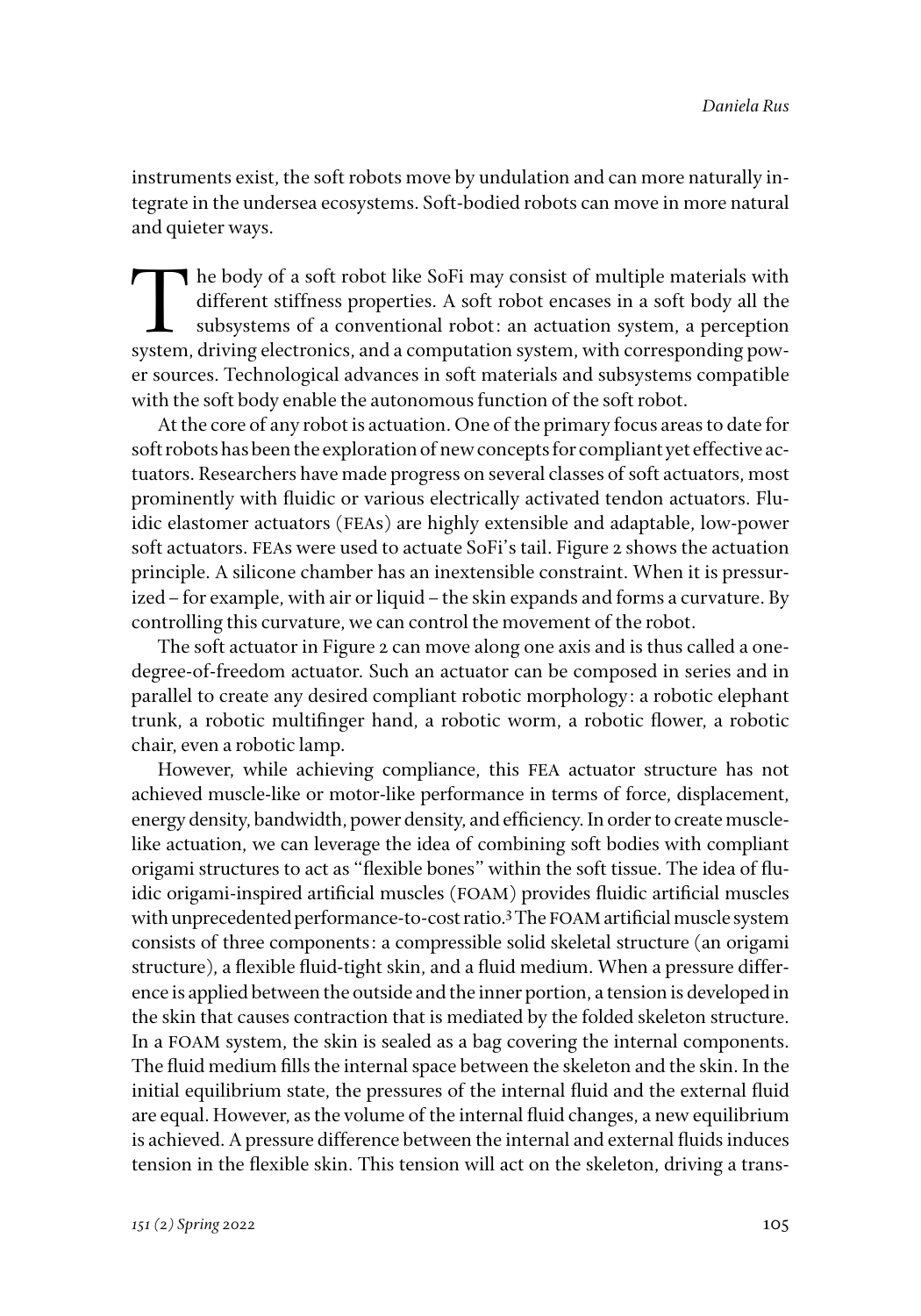*The Machines from Our Future*

### *Figure 2* Soft Fluidic Actuation



Source: Robert Katzschmann, "Building and Controlling Fluidically Actuated Soft Robots: From Open Loop to Model-based Control" (Ph.D. diss., MIT, 2013).

formation that is regulated by its internal skeletal geometry. These artificial muscles can be programmed to produce not only a single contraction, but also complex multiaxial actuation and even controllable motion with multiple degrees of freedom. Moreover, a variety of materials and fabrication processes can be used to build the artificial muscles with other functions beyond basic actuation. Experiments reveal that these muscles can contract over 90 percent of their initial lengths, generate stresses of approximately 600 kilopascals, and produce peak power densities over 2 kilowatts per kilogram: all equal to, or in excess of, natural muscle. For example, a 3 gram FOAM actuator that includes a zig-zag pattern for its bone structure can lift up to 3 kilograms! This architecture for artificial muscles opens the door to rapid design and low-cost fabrication of actuation systems for numerous applications at multiple scales, ranging from miniature medical devices to wearable robotic exoskeletons to large deployable structures for space exploration.

The soft FOAM grippers shown in Figure 3 are made from a soft origami structure, encased by a soft balloon.4 When a vacuum is applied to the balloon, the origami structure–a design based on a folding pattern–closes around the object, and the gripper deforms to the geometric structure of the object. While this motion lets the gripper grasp a much wider range of objects than ever before, such as soup cans, hammers, wine glasses, drones, even a single broccoli floret or grape, the greater intricacies of delicacy–in other words, how hard to squeeze–require adding sensors to the gripper. Tactile sensors can be made from latex "bladders"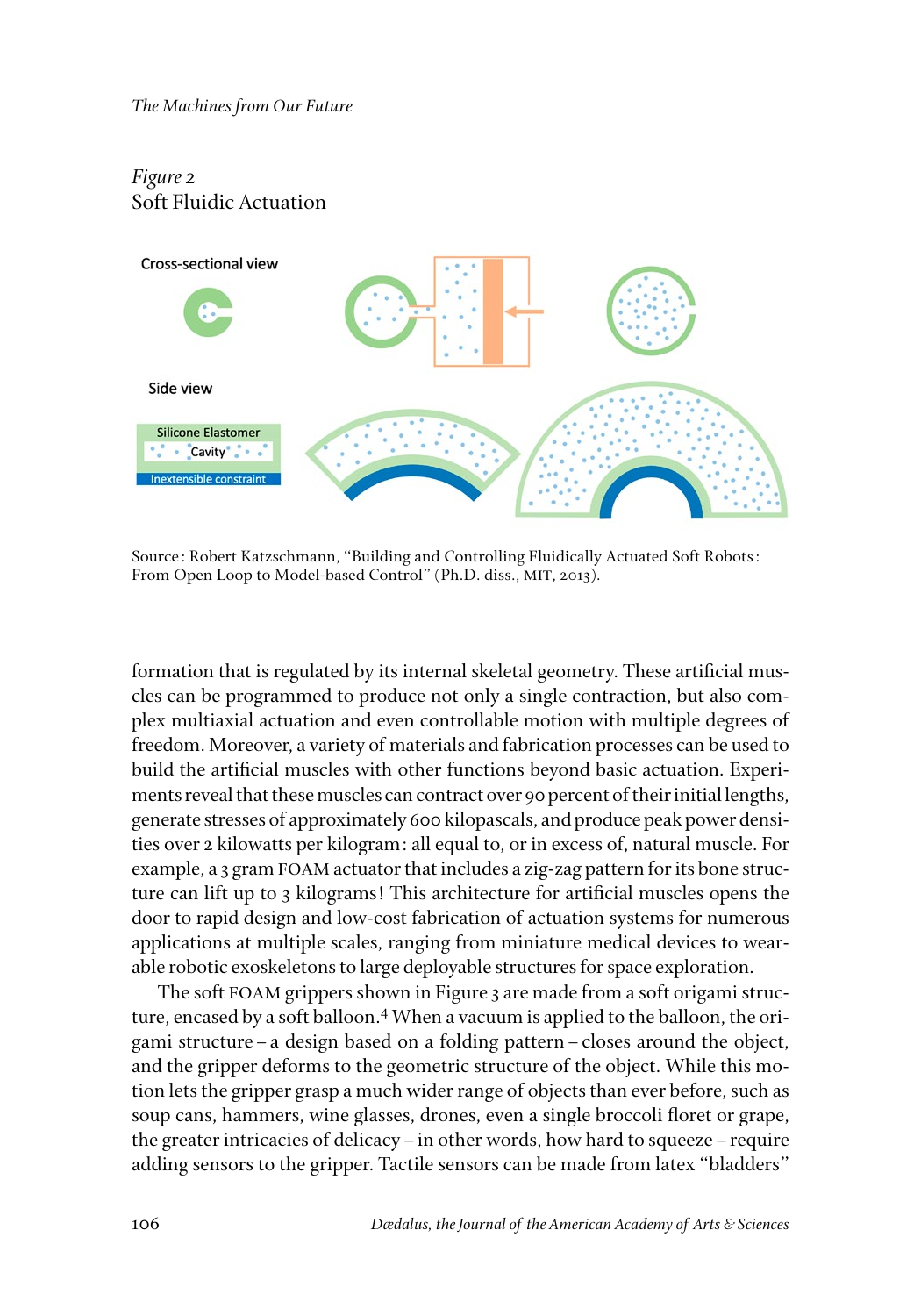*Daniela Rus*

*Figure 3* FOAM Grippers *(top)* and Objects that can be Handled with the Magic Origami Ball (Tulip) Gripper *(bottom)*



Source: Photos by Shuguang Li.

(balloons) connected to pressure transducers. The new sensors let the gripper not only pick up objects as delicate as potato chips, but it also classifies them, providing the robot with a better understanding of *what* it is picking up, while also exhibiting that light touch. When the embedded sensors experience force or strain, the internal pressure changes, and this feedback can be used to achieve a stable grasp.

In addition to such discrete bladder sensors, we can also give the soft robot bodies sensorized "skin" to enable them to see the world by feeling the world. The sensorized skin provides feedback along the entire contact surface, which is valuable for learning the type of object it is grasping and exploring the space of the robot through touch. Somatosensitive sensors can be embedded in the silicone body of the robot using 3D printing with fugitive and embedded ink. Alternatively, elec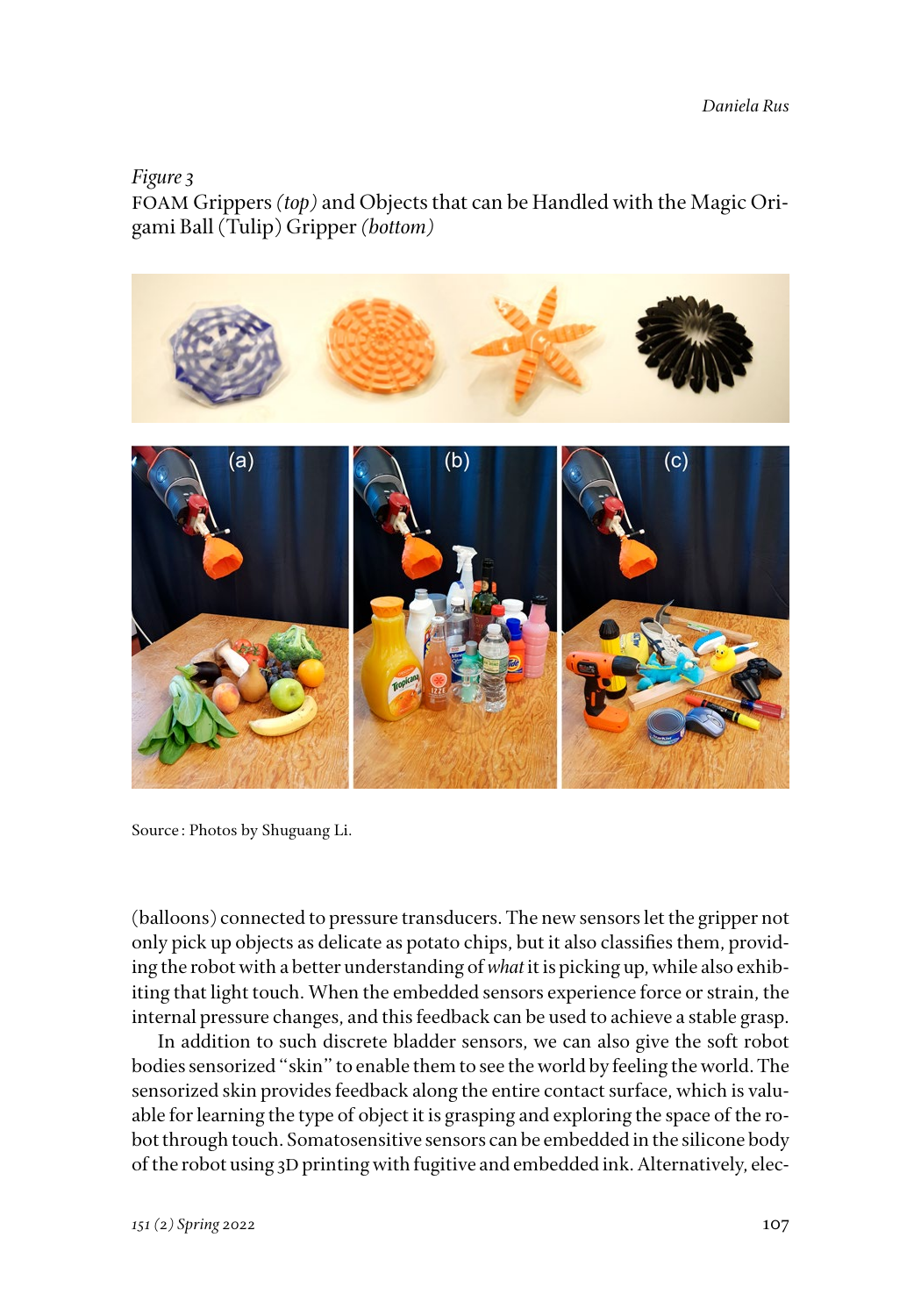trically conductive silicone can be cut using a variety of stretchable kirigami patterns and used for the sensor skin of the robot. Machine learning can then be used to associate skin sensor values with robotic deformations, leading to proprioceptive soft robots that can "see" the world through touch.

The robot body needs a robot brain to command and coordinate its actions. The robot brain consists of the set of algorithms that can get the robot to deliver on its capabilities. These algorithms typically map onto computation for physically moving the components of the robot (also called low-level control) and computation for getting the robot to perform its assignment (also called high-level or task-level control).

While we have a surge in developing soft bodies for robots, the computational intelligence and control of these robots is more challenging. Results from rigid robots do not immediately translate to soft robots because of their inherent high dimensionality. The state of a rigid robot can be described compactly with a finite set of degrees of freedom: namely, the displacement of each of its joints as described in their local coordinate frames. Their bodies are constrained by the inflexible nature of their rigid links. Fully soft robots, by contrast, may not have a traditional joint structure, relying on their flexible body to solve tasks. Soft robots have a dramatically different interaction with the environment through rich compliant contact. There is currently a divide in the approach to control: rigid robots control contact forces/contact geometry while soft robots rely almost entirely on open-loop interactions, mediated by material properties, to govern the resulting forces/geometry. One strategy for bridging this gap lies in optimization-based control via approximate dynamic models of the soft interface: models with a fidelity that is customized to the task. The governing equations of the soft robots are complex continuum mechanics formulations that are typically approximated using high-dimensional finite-element methods. The dynamics are highly nonlinear, and contacts with the environment make them nonsmooth. These models are too complex for state-of-the-art feedback design approaches, which either make linearity assumptions or scale badly with the size of the state space. The challenge is to find models simple enough to be used for control, but complex enough to capture the behavior of the system.

For low-level control of soft robots, we can often identify a sequence of actuated segments, in which torques are dominant, so it is possible to assume the curvature to be constant within each segment, leading to a finite-dimensional Piecewise Constant Curvature (PCC) kinematic description. We can then describe the PCC of the soft robot through an equivalent rigid robot with an augmented state space.

Task-level control of soft robots is often achieved in a data-driven way using machine learning. Some of today's greatest successes of machine learning are due to a technique called *deep learning*. Deep learning uses data–usually millions of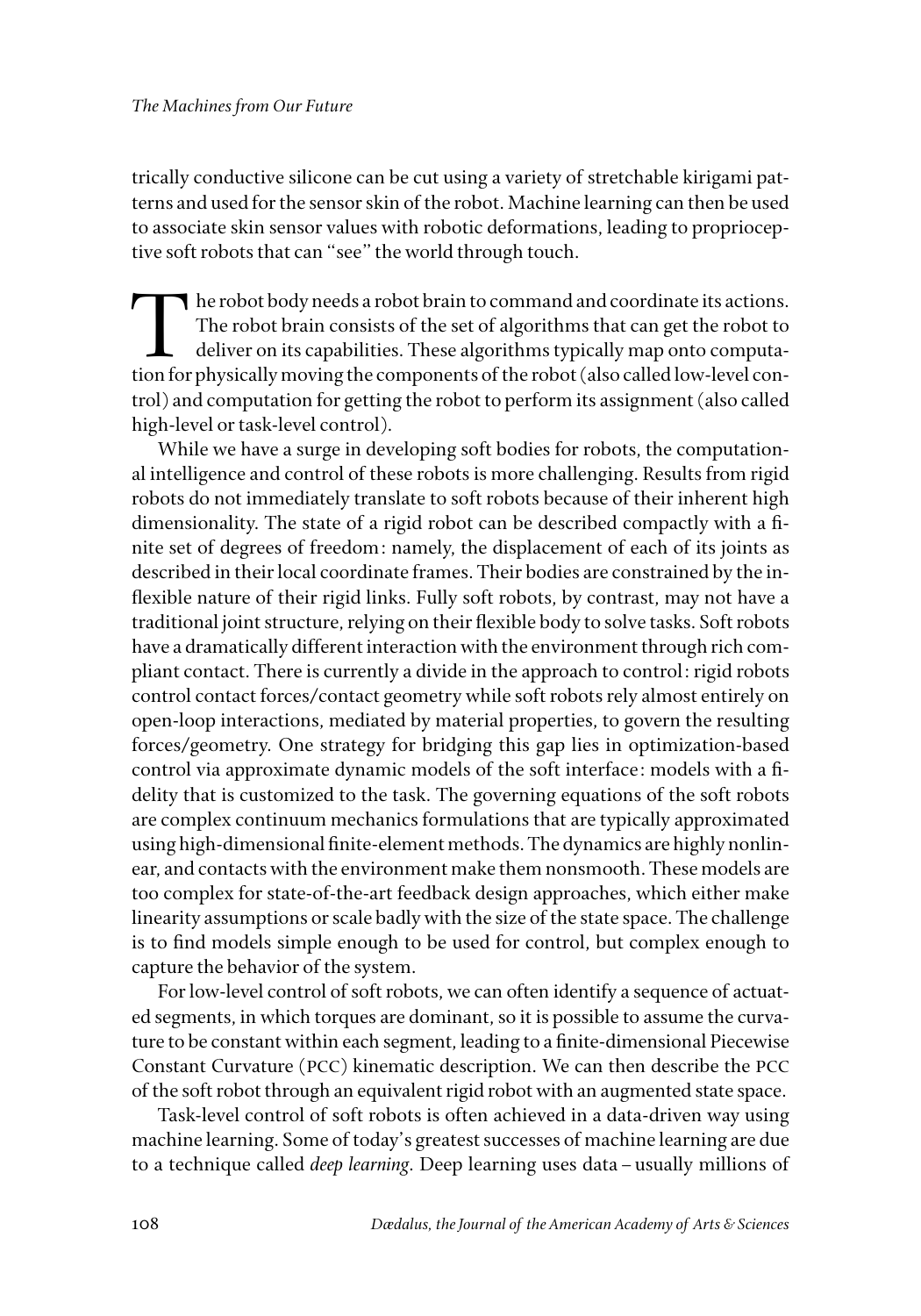hand-labeled examples – to determine the weights that correspond to each node in a convolutional neural network (CNN), a class of artificial neural networks, so that when the network is used with new input, it will classify that input correctly. Deep learning has been successfully applied to soft robots to provide them with capabilities for proprioception (sensitivity to self-movement, position, and action), exteroception (sensitivity to outside stimuli), and grasping.

But deep learning faces a number of challenges. First among them is the data. These techniques require data availability, meaning massive data sets that have to be manually labeled and are not easily obtained for every task. The quality of that data needs to be very high, and it needs to include critical corner cases–that is, cases outside the training distribution or outside usual operations–for the application at hand. If the data are biased, the performance of the algorithm will be equally bad. Furthermore, these systems are black boxes: there is no way for users of the systems to truly "learn" anything based on the system's workings. It is difficult to detect behavior that is abnormal from a safety point of view. As a result, it is hard to anticipate failure modes tied to rare inputs that could lead to potentially catastrophic consequences. We also have robustness challenges and need to understand that the majority of today's deep-learning systems perform pattern matching rather than deep reasoning. Additionally, there are sustainability issues related to data-driven methods. Training and using models consume enormous amounts of energy. Researchers at the University of Massachusetts Amherst estimated that training a large deep-learning model produces 626,000 pounds of carbon dioxide, equal to the lifetime emissions of five cars. The more pervasive machine learning becomes, the more of these models will be needed, which in turn has a significant environmental impact.

Today's machine learning systems are so costly because each one contains hundreds of thousands of neurons and billions of interconnections. We need new ideas to develop simpler models, which could drastically reduce the carbon footprint of AI while gaining new insights into intelligence. The size of a deep neural network constrains its capabilities and, as a result, these networks tend to be huge and there is an enormous cost to running them. They are also not interpretable. In deep neural networks, the architecture is standardized, with identical neurons that each compute a simple thresholding function. A deep neural network that learns end-to-end from human data how to control a robot to steer requires more than one hundred thousand nodes and half a million parameters.

Using inspiration from neuroscience, my colleagues and I have developed neural circuit policies,<sup>5</sup> or NCPs, a new approach to machine learning. With NCPs, the end-to-end steering task requiring more than one hundred thousand simple neurons can be learned with nineteen NCP neurons in the deep neural network model, resulting in a more efficient and interpretable system. The neuroscience inspiration from the natural world is threefold. First, NCP neurons can compute more than a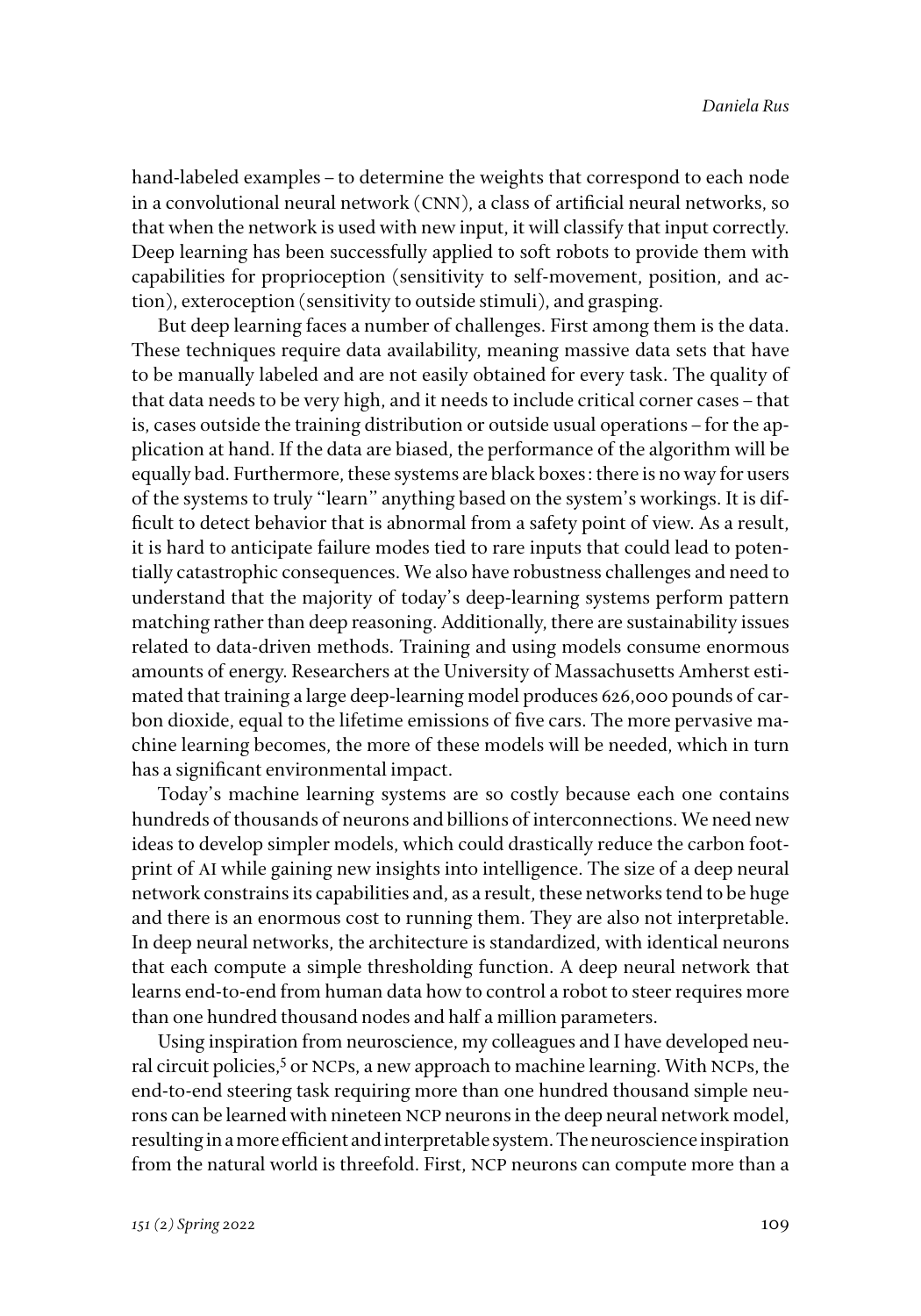step function; each NCP neuron is a liquid time differential equation. Second, NCP neurons can be specialized, such as input, command, and motor neurons. Third, the wiring architecture has organism-specific structure. Many other tasks related to spatial navigation and beyond can be realized with neuroscience-inspired, compact, and interpretable neural circuit policies. Exploring robot intelligence using inspiration from the natural world will yield new insights into life and provide new computational models for intelligence that are especially useful for soft robots.

ovel soft design, fabrication, and computation technologies are ushering in a new era of robots that come in a variety of forms and materials and are designed to help people with physical tasks in human-centric environments. These robots are smaller, safer, easier to fabricate, less expensive to produce, and more intuitive to control.

Robots are complex systems that tightly couple the physical mechanisms (the body) with the software aspects (the brain). Recent advances in disk storage, the scale and performance of the Internet, wireless communication, tools supporting design and manufacturing, and the power and efficiency of electronics, coupled with the worldwide growth of data storage, have helped shape the development of robots. Hardware costs are going down, the electromechanical components are more reliable, the tools for making robots are richer, the programming environments are more readily available, and the robots have access to the world's knowledge through the cloud. Sensors like the LiDAR (light detection and ranging) systems are empowering robots to measure distances very precisely. Tiny cameras are providing a rich information stream. Advances in the development of algorithms for mapping, localization, object recognition, planning, and learning are enabling new robotic capabilities. We can begin to imagine the leap from the personal computer to the personal robot, leading to many applications in which robots exist pervasively and work side by side with humans.

How might these advances in robotics shape our future? Today, if you can think it, you can write it on paper. Imagine a word where if you can think it, you can make it. In this way, the scientific advancement of soft robotics could give every one of us superpowers. Each of us could use our talents, our creativity, and our problem-solving skills to dream up robots that save lives, improve lives, carry out difficult tasks, take us places we cannot physically go, entertain us, communicate, and much more. In a future of democratized access to robots, the possibilities for building a better world are limitless. Broad adoption of robots will require a natural integration of robots in the human world, rather than an integration of humans into the machines' world.

These machines from our future will help us transform into a safer society living on a healthier planet, but we have significant technological and societal challenges to get to that point.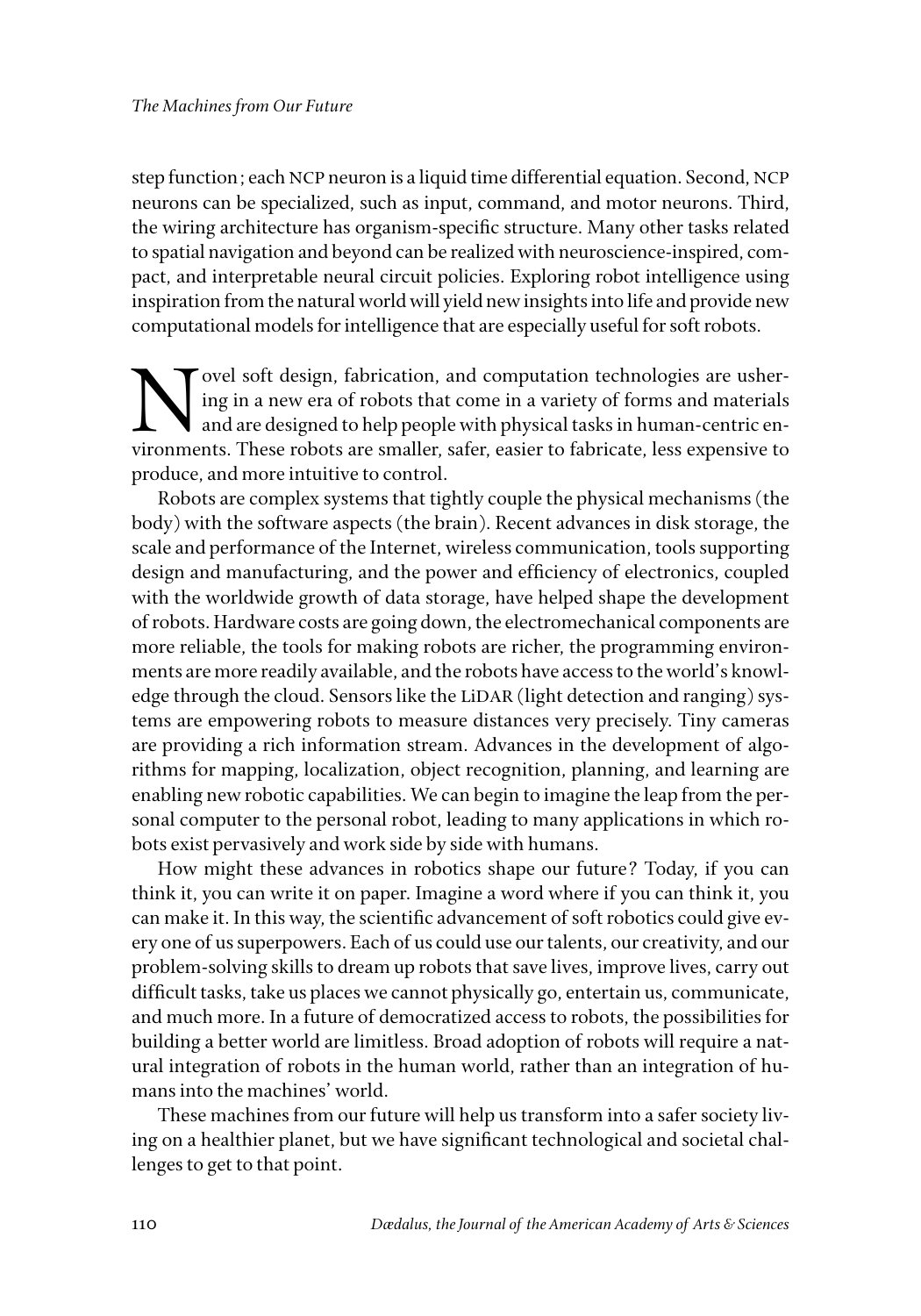On the technical side, it is important to know that most of today's greatest advances in machine learning are due to decades-old ideas enhanced by vast amounts of data and computation. Without new technical ideas and funding to back them, more and more people will be ploughing the same field, and the results will only be incremental. We need major breakthroughs if we are going to manage the major technical challenges facing the field. We also need the computational infrastructure to enable the progress, an infrastructure that will deliver to us data and computation like we get water and energy today: anywhere, anytime, with a simple turn of a knob. And we need the funding to do this.

On the societal side, the spread of AI and robots will make our lives easier, but many of the roles that they can play will displace work done by humans today. We need to anticipate and respond to the forms of economic inequality this could create. In addition, the lack of interpretability and dependence could lead to significant issues around trust and privacy. We need to address these issues, and we need to develop an ethics and legal framework for how to use AI and robots for the greater good. As we gather more data to feed into these AI systems, the risks to privacy will grow, as will the opportunities for authoritarian governments to leverage these tools to curtail freedom and democracy in countries around the world.

These problems are not like the COVID-19 pandemic: we know they are coming, and we can set out to find solutions at the intersection of policy, technology, and business, in advance, now. But where do we begin?

In its report on AI ethics, the Defense Innovation Board describes five AI principles. First is responsibility, meaning that humans should exercise appropriate levels of judgment and remain responsible for the development, deployment, use, and outcomes of these systems. Second, equitability, meaning that we need to take deliberate steps to anticipate and avoid unintended bias and unintended consequences. Third is traceability, meaning that the AI engineering discipline should be sufficiently advanced such that technical experts possess an appropriate understanding of the technology, development processes, and operational methods of its AI systems. Fourth is reliability, meaning that AI systems should have an explicit, well-defined domain of use, and the safety, security, and robustness of such systems should be tested and assured. And finally, governance, meaning that AI systems should be designed and engineered to fulfill their intended function, while possessing the ability to detect and avoid unintended harm or disruption.<sup>6</sup> Beyond these general principles, we also need to consider the environmental impacts of new technologies, as well as what policy actions are needed to stem possible dangers associated with technological advances.

Neural circuit policies may sound like phrases you would only ever hear walking the hallways of places like CSAIL, the Computer Science and Artificial Intelligence Laboratory at MIT, where I work. We do not need everybody to understand in great detail how this technology works. But we do need our policy-makers and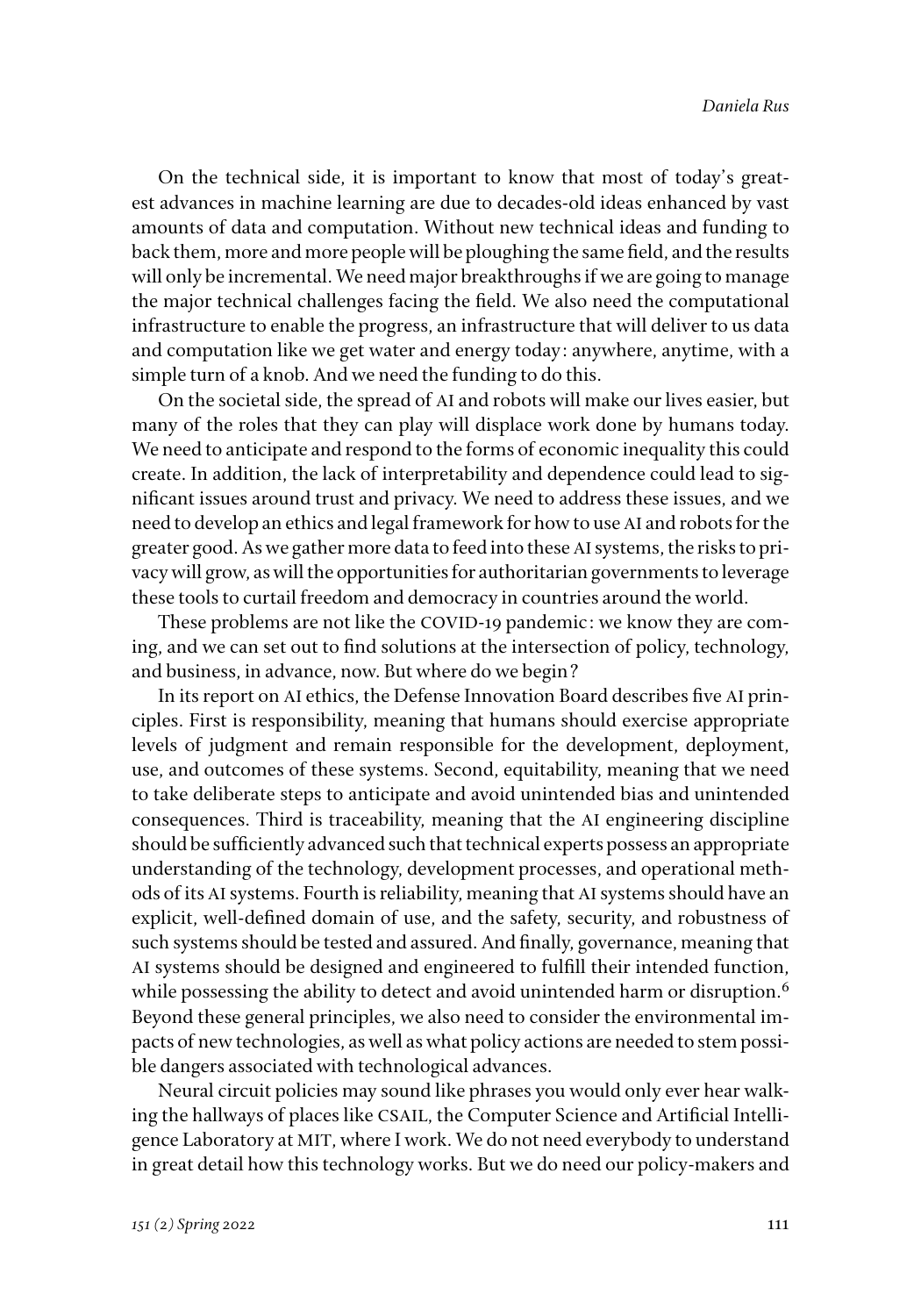citizens to know about the effects of new technologies so we can make informed decisions about their adoption. Together, we can build a common understanding around five vital questions: First, what *can* we do, or more specifically, what is really possible with technology? Second, what *can't* we do, or what is not yet possible? Third, what *should* we do? Fourth, what *shouldn't* we do? There are technologies and applications that we should rule out. And finally, what *must* we do. I believe we have an obligation to consider how AI technology can help. Whether you are a technologist, a scientist, a national security leader, a business leader, a policy-maker, or simply a human being, we all have a moral obligation to use AI technology to make our world, and the lives of its residents, safer and better, in a just, equitable way.

The optimist in me believes that can and will happen.

#### **AUTHOR'S NOTE**

The author gratefully acknowledges the following support: NSF grant No. EFRI-1830901, the Boeing Company, JMPC, and the MIT-Air Force AI Accelerator program.

#### about the author

**Daniela Rus**, a Fellow of the American Academy since 2017, is the Andrew (1956) and Erna Viterbi Professor of Electrical Engineering and Computer Science and the Director of the Computer Science and Artificial Intelligence Laboratory (CSAIL) at MIT, and the Deputy Dean of Research in MIT's Schwarzman College of Computing. She is also a Fellow of the National Academy of Engineering. She has published in such journals as *Nature*, *Proceedings of the National Academy of Sciences*, and *Science*, and in professional journals such as *International Journal of Robotics Research* and *IEEE Transactions on Robotics*.